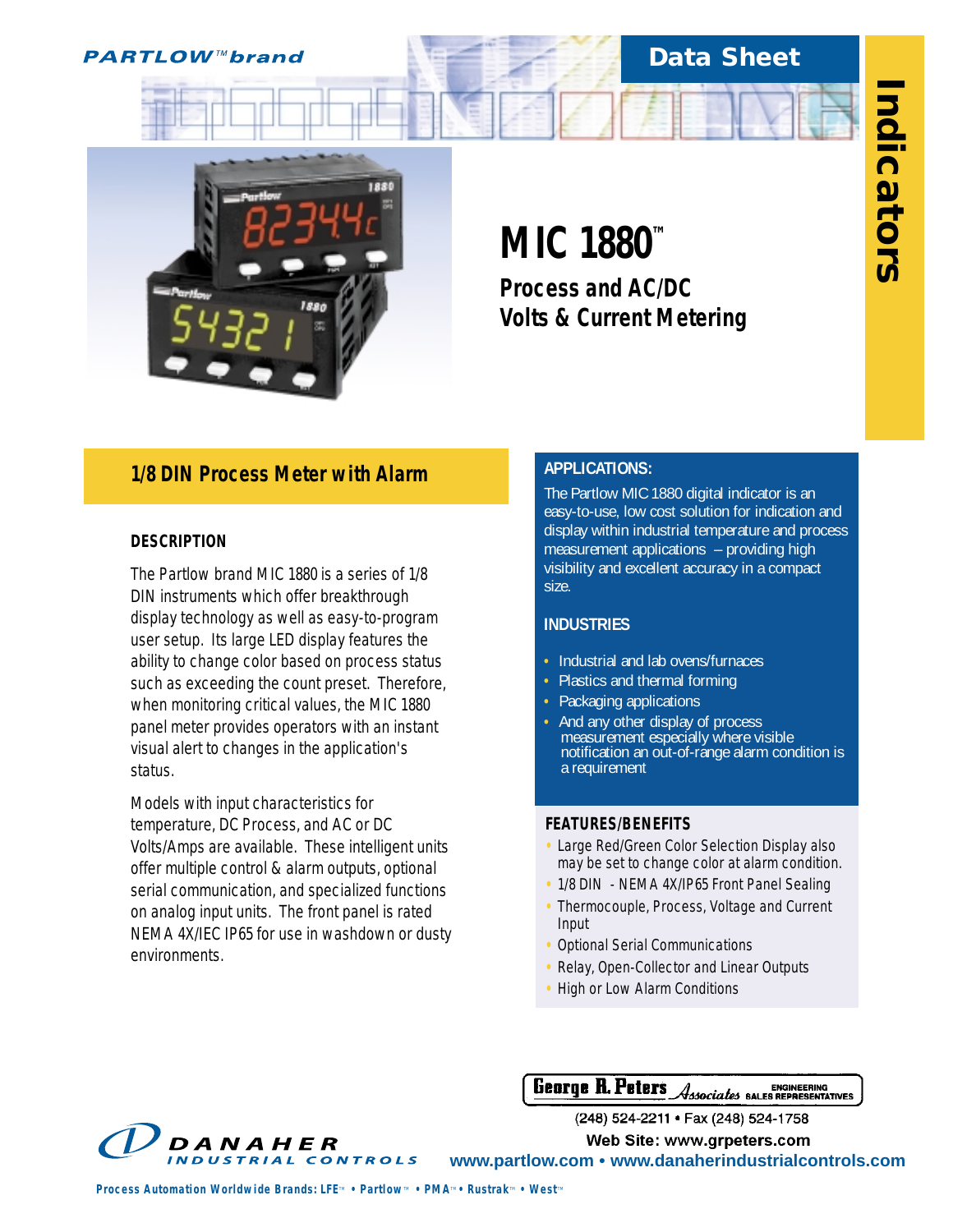# **Indicators**ndicators

# **PARTLOW™brand**

# *1/8 DIN Process Meter with Alarm*

# **SPECIFICATIONS\***

#### **STANDARD FEATURES**

4 per second input sample rate Universal input

- Simple 4 button operation, Large 4 digit 18mm high red or green display with color change on alarm possible
- Plug-in output modules install just the function needed
- Multipoint scaling & Tare functions
- Jumperless input configuration
- Auto-detection of installed output modules
- Process alarms
- Rugged ABS Plastic housing

# **ENVIRONMENTAL CHARACTERISTICS**

- **Operating Temperature:** 0° to 55° Celcius, 32° to 131° Fahrenheit
- **Storage Temperature:** -20° to 80° Celsius, 4° to 176° Fahrenheit
- **Relative Humidity:** 20% to 95% noncondensing

#### **ELECTRICAL**

**Supply Voltage:** 90-264 VAC, 50/60 Hz, or 20-50 VAC/VDC

**Power Consumption:** 5 Watts

#### **DISPLAY:**

- **Type:** Red/Green, 7 segment LED, 5 digit primary display, single digit secondary display
- **Height:** 0.71" (18mm) primary display, 0.3" (7mm) secondary display

**Annunciators:** Output 1 & 2 status

#### **CONTROL INPUTS:**

**Type:** Sinking, Edge Sensitive **Logic:** Low  $\leq$  2.0 VDC, High  $\geq$  3.0 **Response Time:** 25 ms **Impedance:** 4.7 kΩ to +Voltage **Function:** Programmable

#### **SENSOR/PROCESS INPUTS:**

- **Temperature:** B, J, K, N, S, & T thermocouples, 3 & 4 wire RTDs
- **DC Process:** to 50 mA, ±10Volts DC, ±100 mV **AC Volts/Amps:** from 0-1 VAC to 0-600 VAC, 0- 1 mA to 0-1 amp
- **DC Volts/Amps:** from 0-100 mV to 0-600 VDC, 0-1 mA to 0-2 amps

#### **OUTPUTS**

- **Solid State:** NPN open collector, 30 VDC max., 100 mA max.
- **Relay:** SPDT, 5A resistive @110 VAC

Latency: 75 µ seconds, plus 8 ms for relay pullin

**Linear Outputs:** 0-20mA, 4-20mA, 0-10V, 2- 10V, 0-5V, 1-5V (field selectable)

**Accessory Power Supply:** 24VDC nominal; 30mA max.

#### **OUTPUT FUNCTIONS**

**Alarm Modes (Alarm 1 and 2):** High/Low

#### **ELECTRICAL PERFORMANCE**

**Accuracy:** ±0.1% of span (±0.01% of span for DC Process)

## **COMMUNICATIONS INTERFACE**

**Interface:** RS-485; West ASCII **Baud Rate** selectable from 9600, 4800, 2400, or 1200

**Maximum Zones:** 99

- **RATINGS/AGENCY APPROVALS**
- **Conformance:** UL, CUL, CE

#### **PROTECTION**

**MIC 1880™**

*Process and AC/DC* 

*Volts & Current Metering*

IEC IP65 (NEMA 4X) front panel

#### **PHYSICAL DIMENSIONS**

**Panel Cutout:** 1.77" x 3.62" (45mm x 92mm) **Width:** 3.78" (96mm) **Height:** 1.89" (48mm) **Depth:** 3.93" (100mm) **Weight:** 9 oz. (254g) **Mounting:** Panel Mount (bracket supplied)

#### **WARRANTY**

1 Year

\* Specifications are for base models with standard features only unless otherwise noted. Specifications subject to change without notice in accordance with our DBS policy of continuous improvement. All product and brand names are trademarks of their respective owners. All rights reserved.

Partlow™ brand and MIC 1880™ are trademarks of Danaher Industrial Controls Group. All rights reserved.

© 2005 DICG Corp.

Partlow Brand MIC 1880 Data Sheet (7/05)

**Genrye R. Peters Associates BALES REPRESENTATIVES** 



(248) 524-2211 · Fax (248) 524-1758

**Web Site: www.grpeters.com** 

**www.partlow.com • www.danaherindustrialcontrols.com**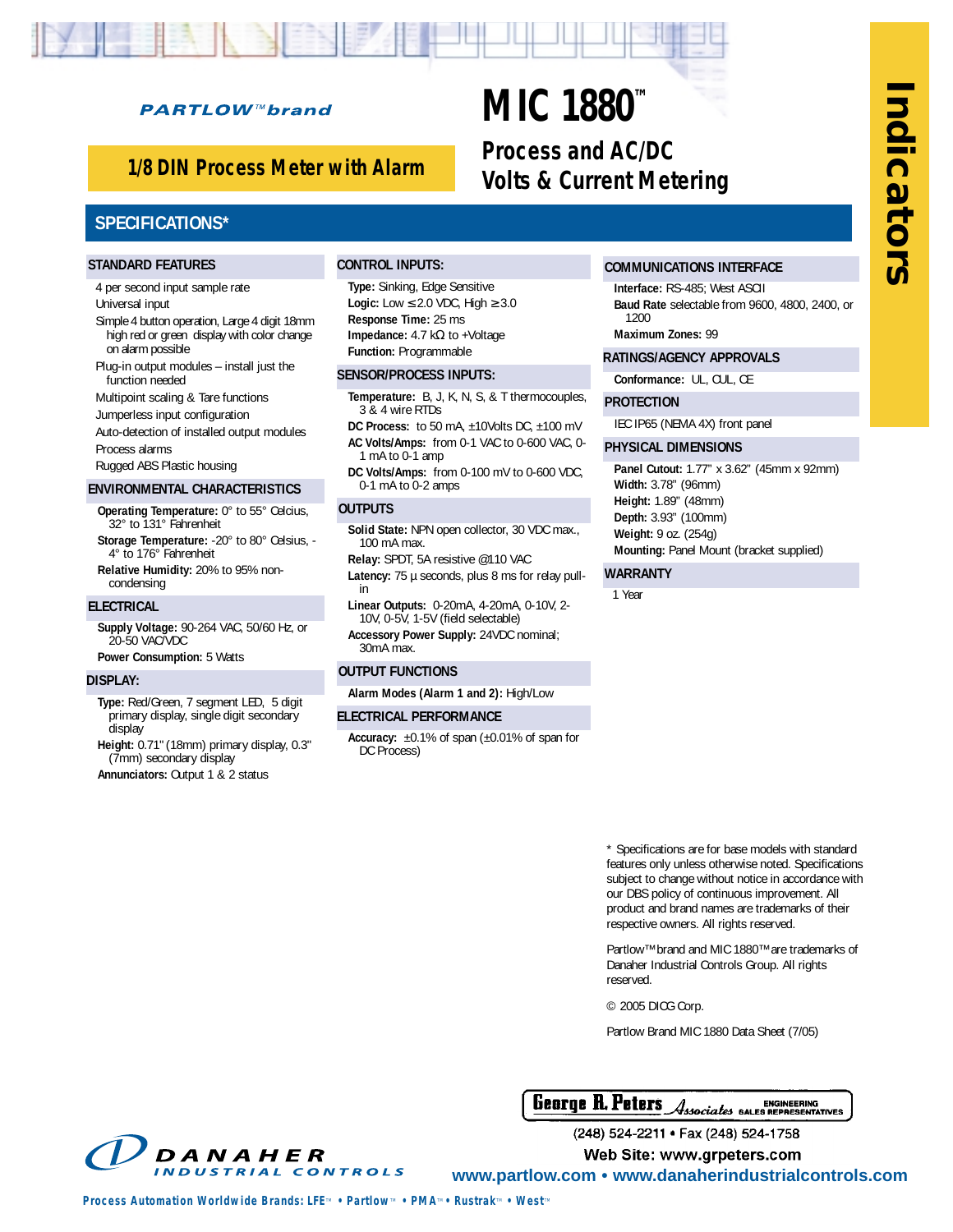# **PARTLOW™brand**

# **MIC 1880™**

*Process and AC/DC Volts & Current Metering*

# *1/8 DIN Process Meter with Alarm*

# **MODELS**



# **DIMENSIONS - 1/8 DIN**



\* Specifications are for base models with standard features only unless otherwise noted. Specifications subject to change without notice in accordance with our DBS policy of continuous improvement. All product and brand names are trademarks of their respective owners. All rights reserved.

Partlow™ brand and 1880+™ are trademarks of Danaher Industrial Controls Group. All rights reserved.

© 2005 DICG Corp.

Partlow Brand 1880+ Data Sheet (7/05)



(248) 524-2211 <del>•</del> Fax (248) 524-1

partlow.custserv@dancon.com partlow.techsupport@dancon.com

**Indicators**

hdicators

**Headquarters:** 1675 Delany Road • Gurnee, IL 60031-1282 • USA Phone: +1 847.662.2666 • Fax: +1 847.662.6633

#### **Satellite Locations:**

**North America:** North Carolina, South Carolina, Connecticut, Massachusetts, New York, Canada, British Virgin Islands • **Europe:** United Kingdom, Italy, France, Germany, Spain, Slovakia • **Latin America:** Brazil • **Asia:** China, Japan, Korea, Singapore



**www.partlow.com • www.danaherindustrialcontrols.com**

*Process Automation Worldwide Brands: LFE<sup><i>m*</sup> • Partlow<sup>*m*</sup> • PMA<sup>*m*</sup> • Rustrak<sup>*m*</sup> • West<sup>*m*</sup>